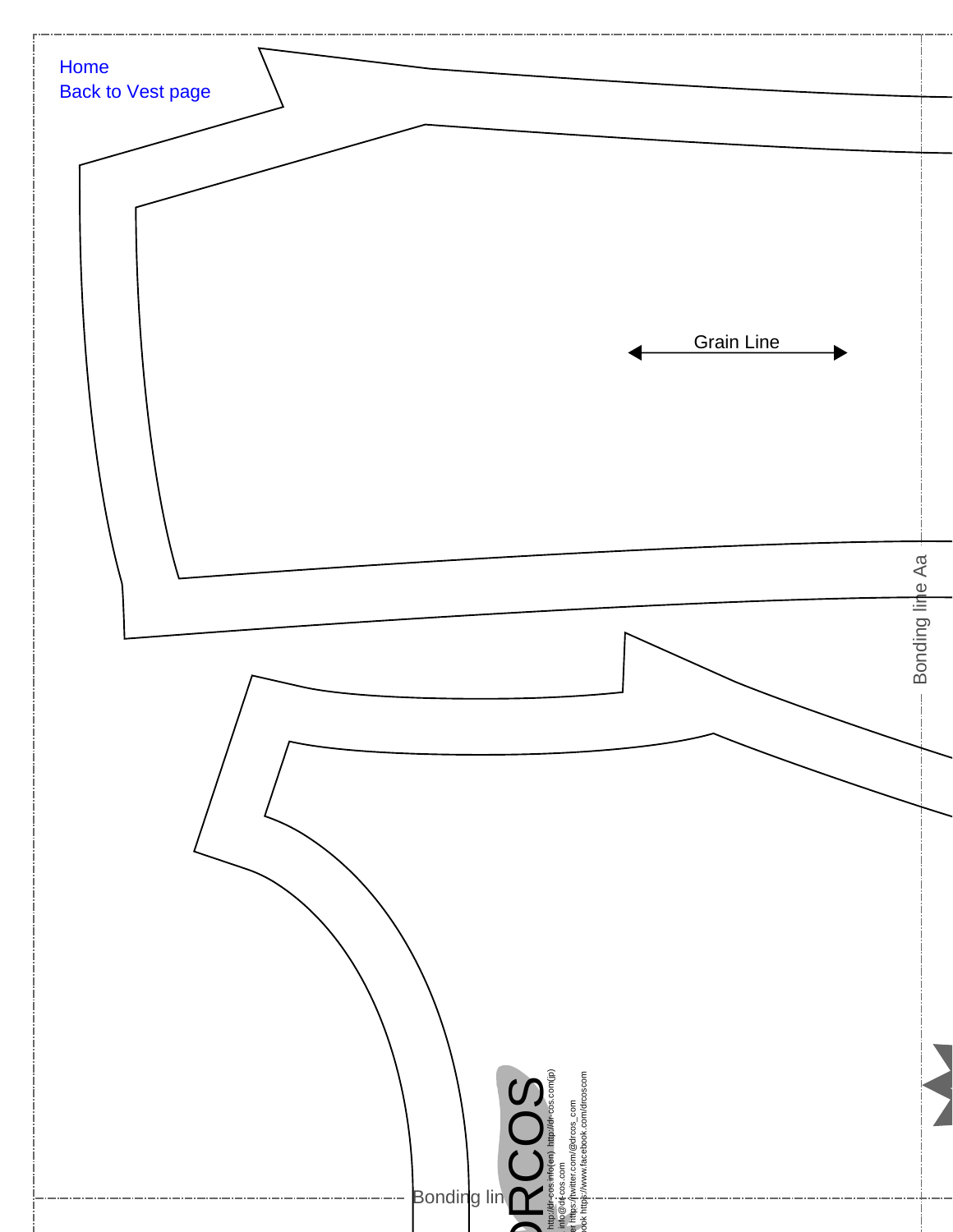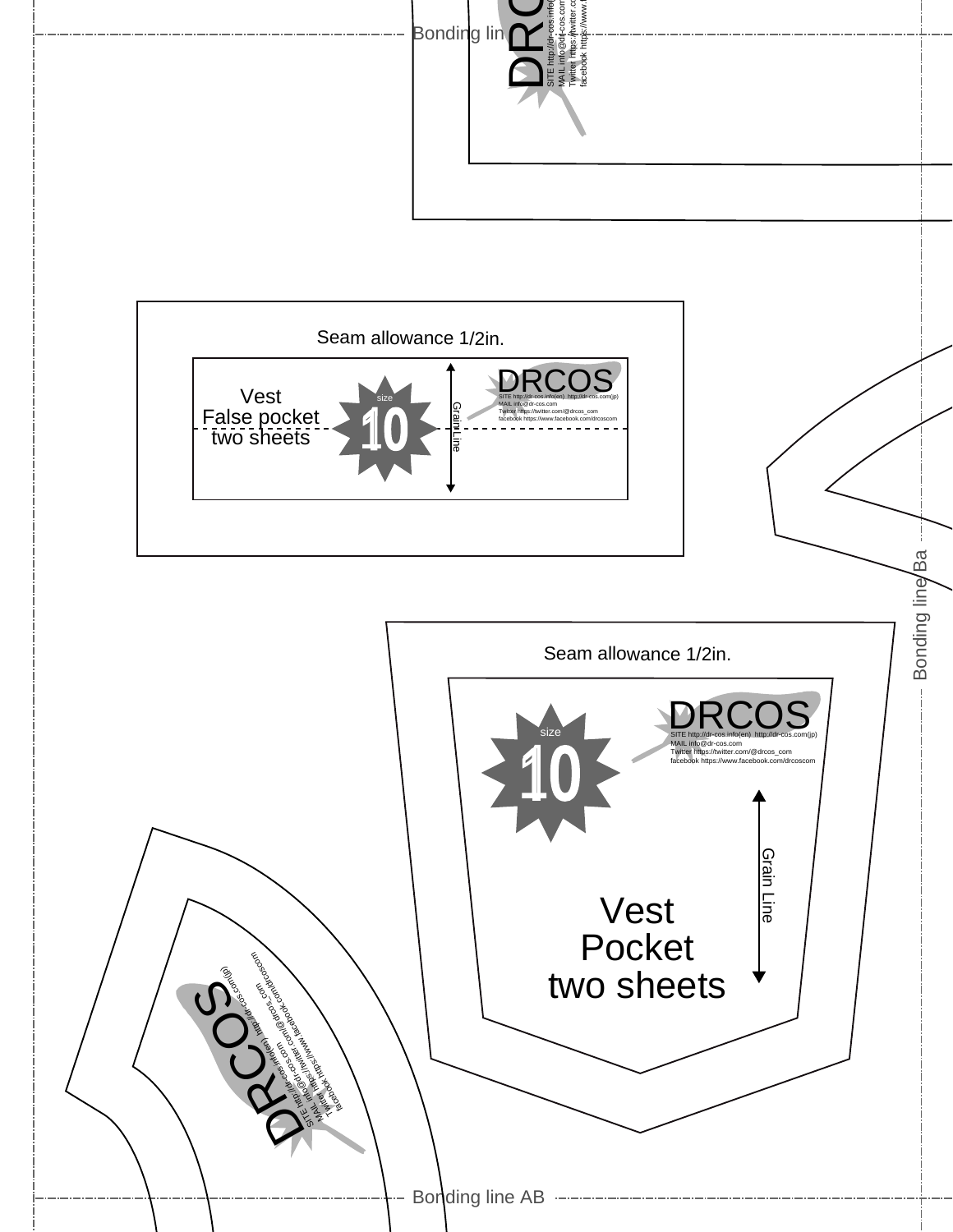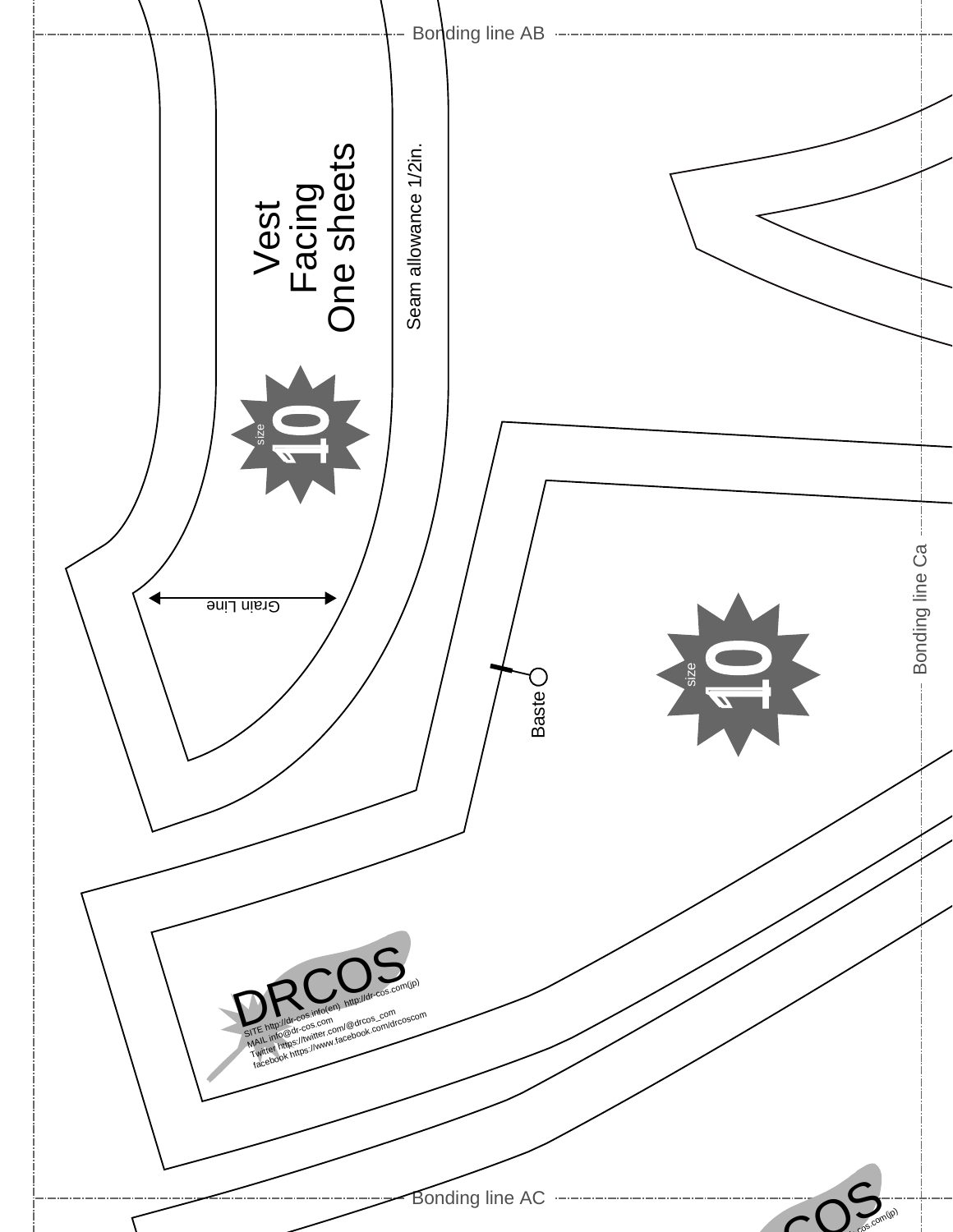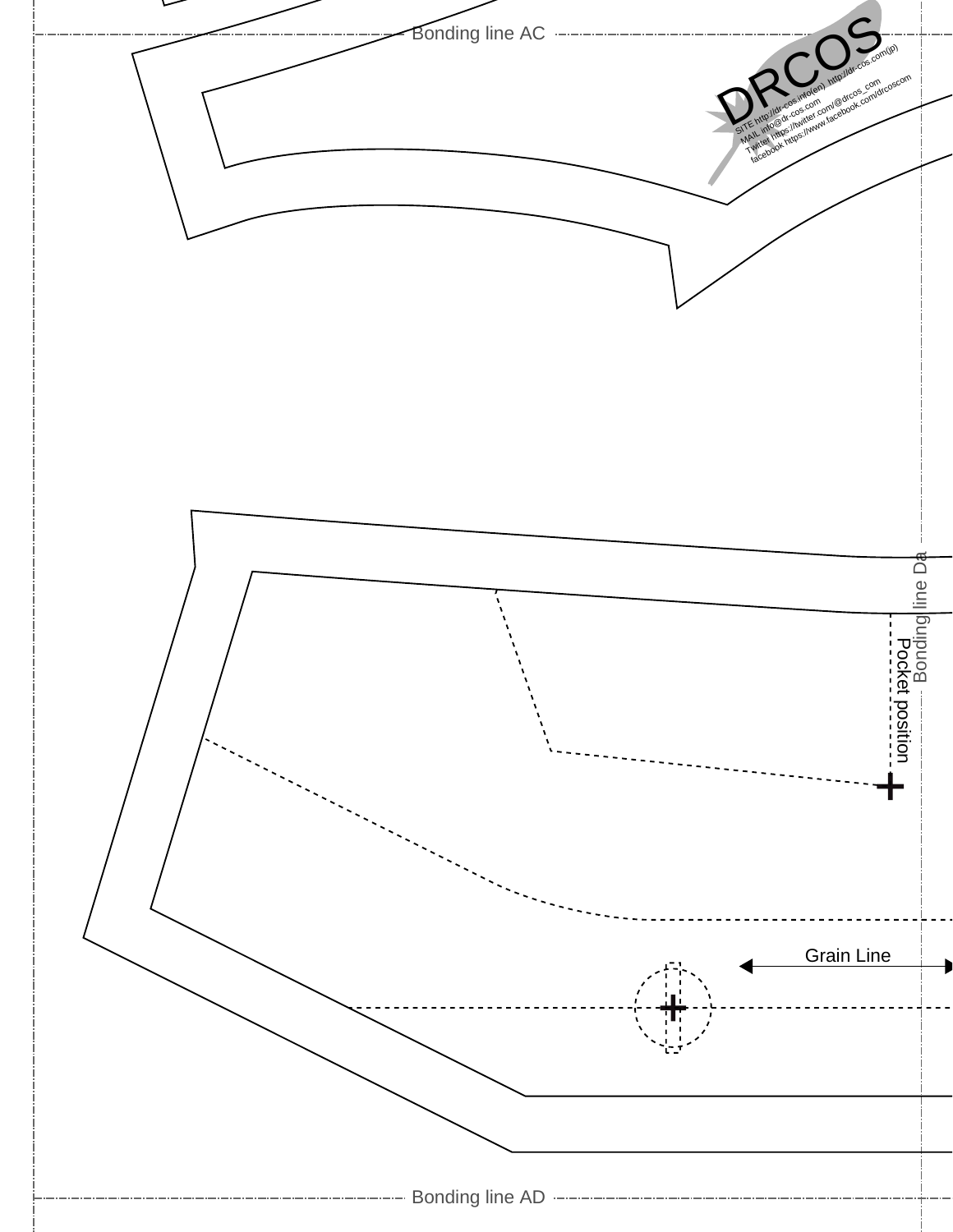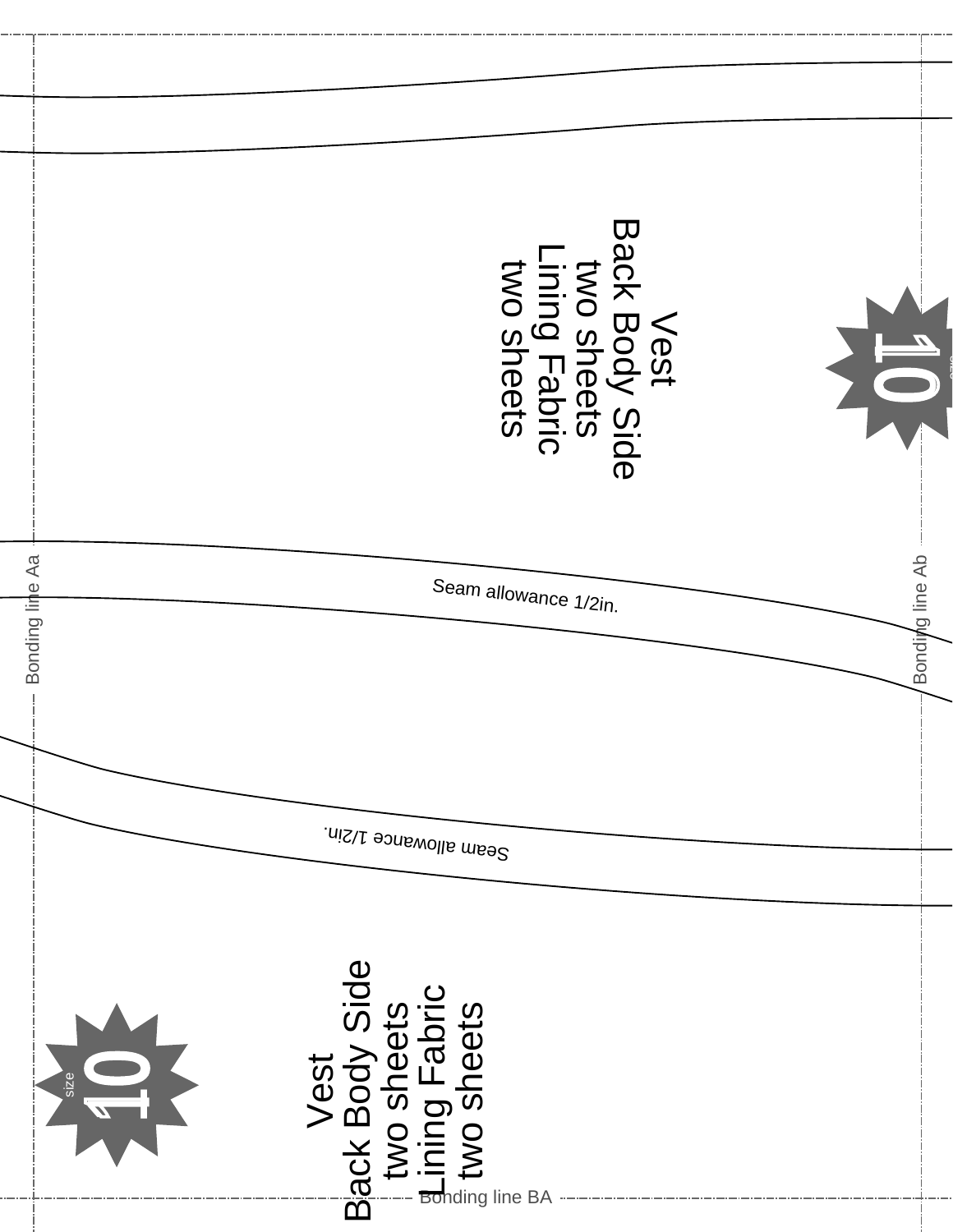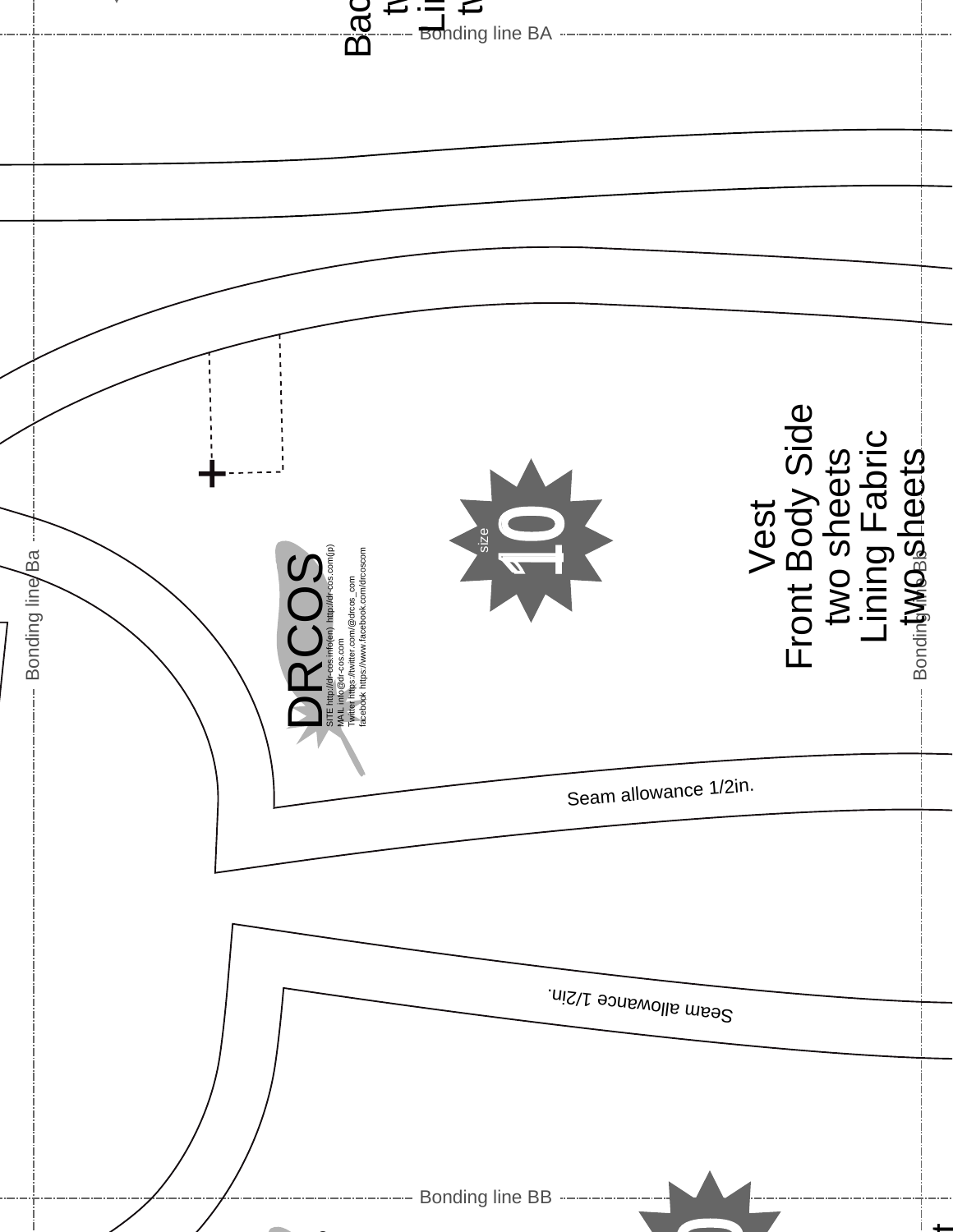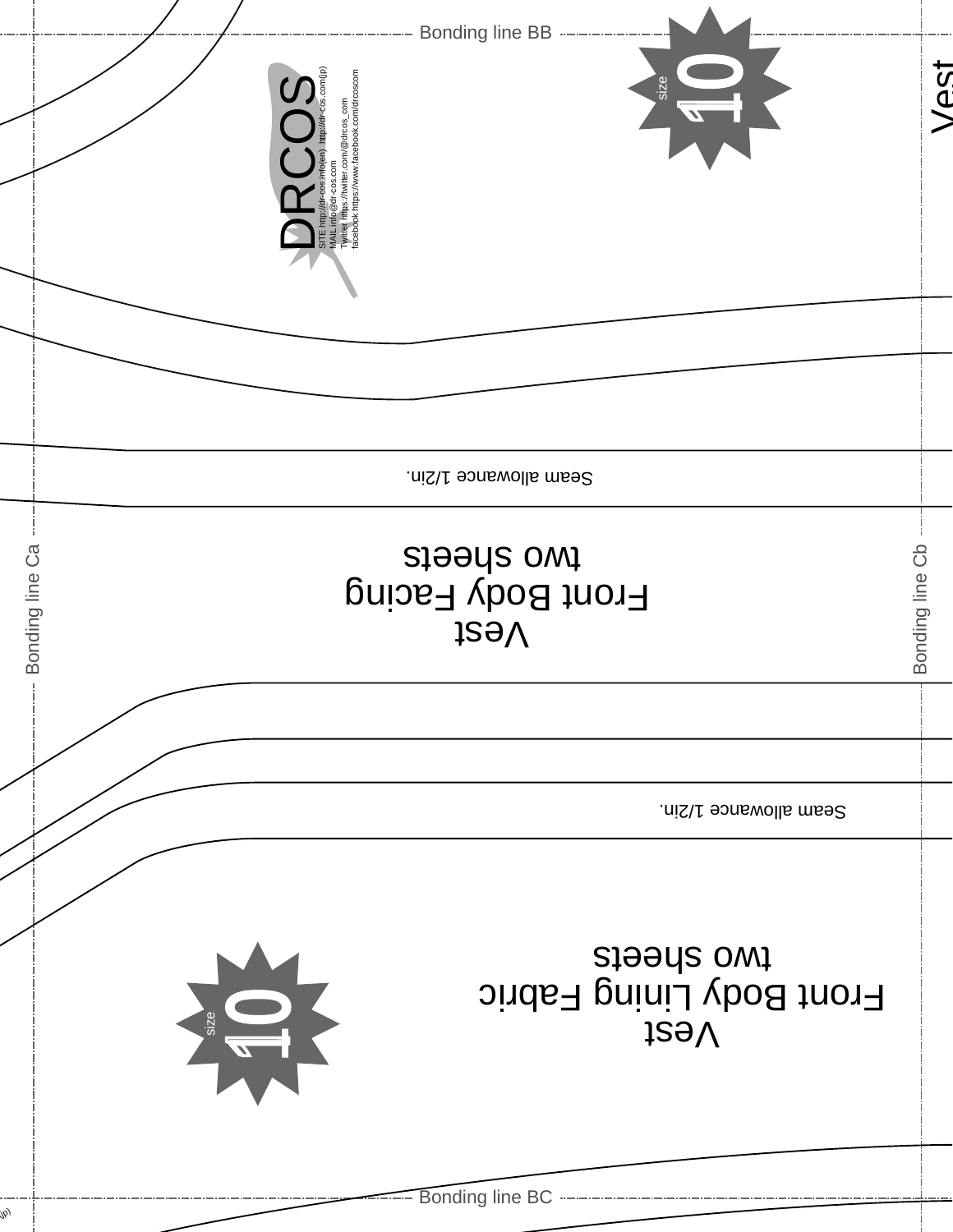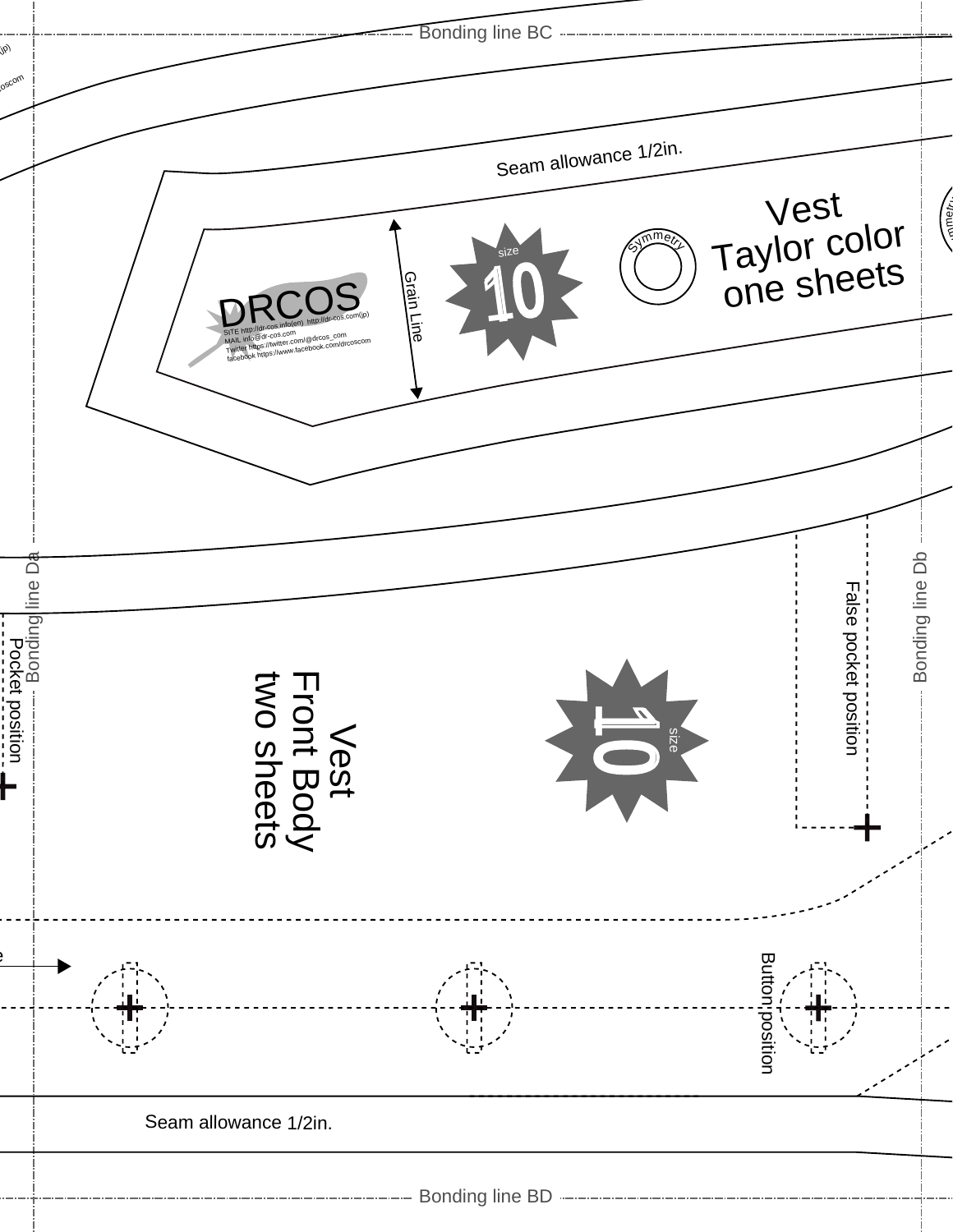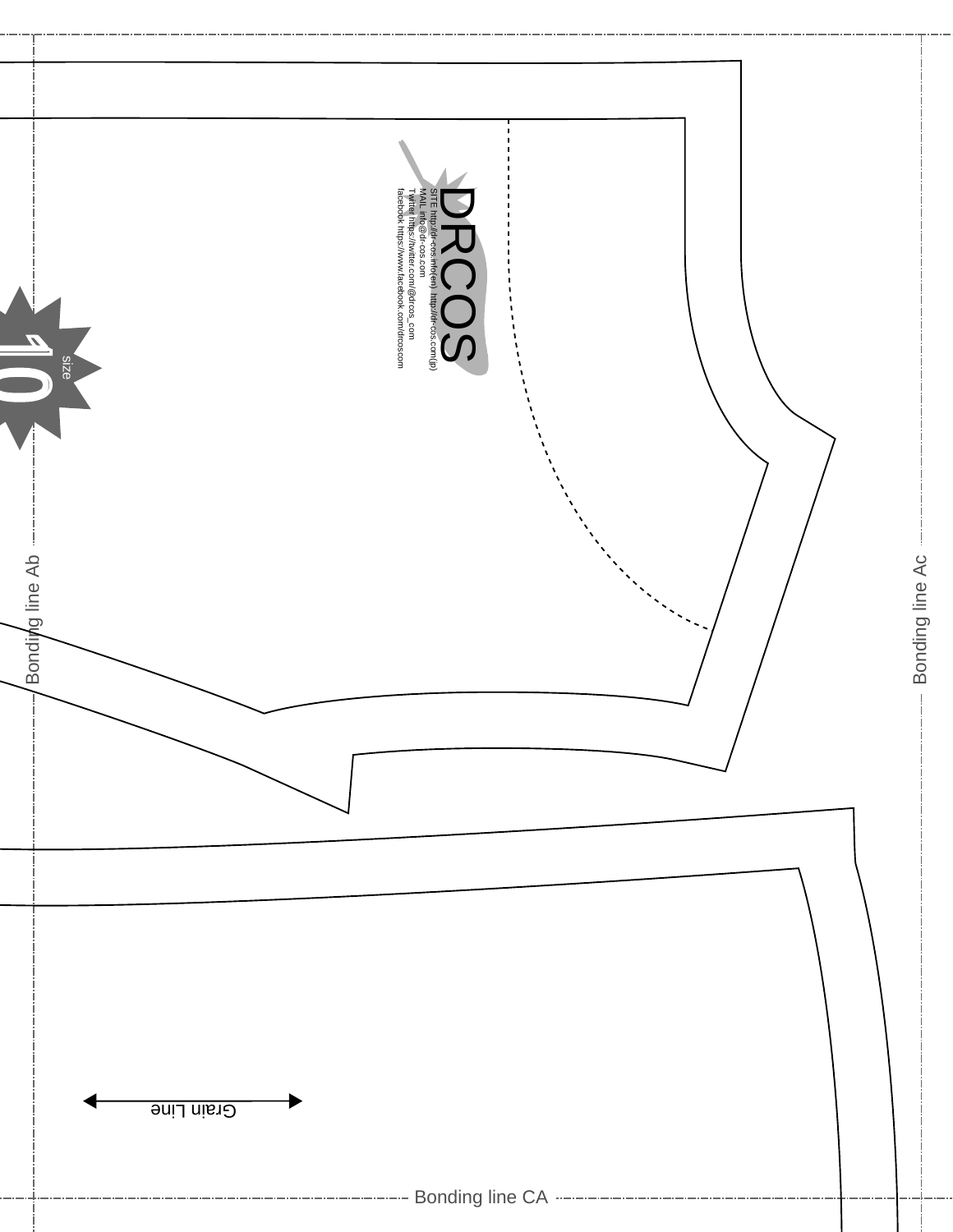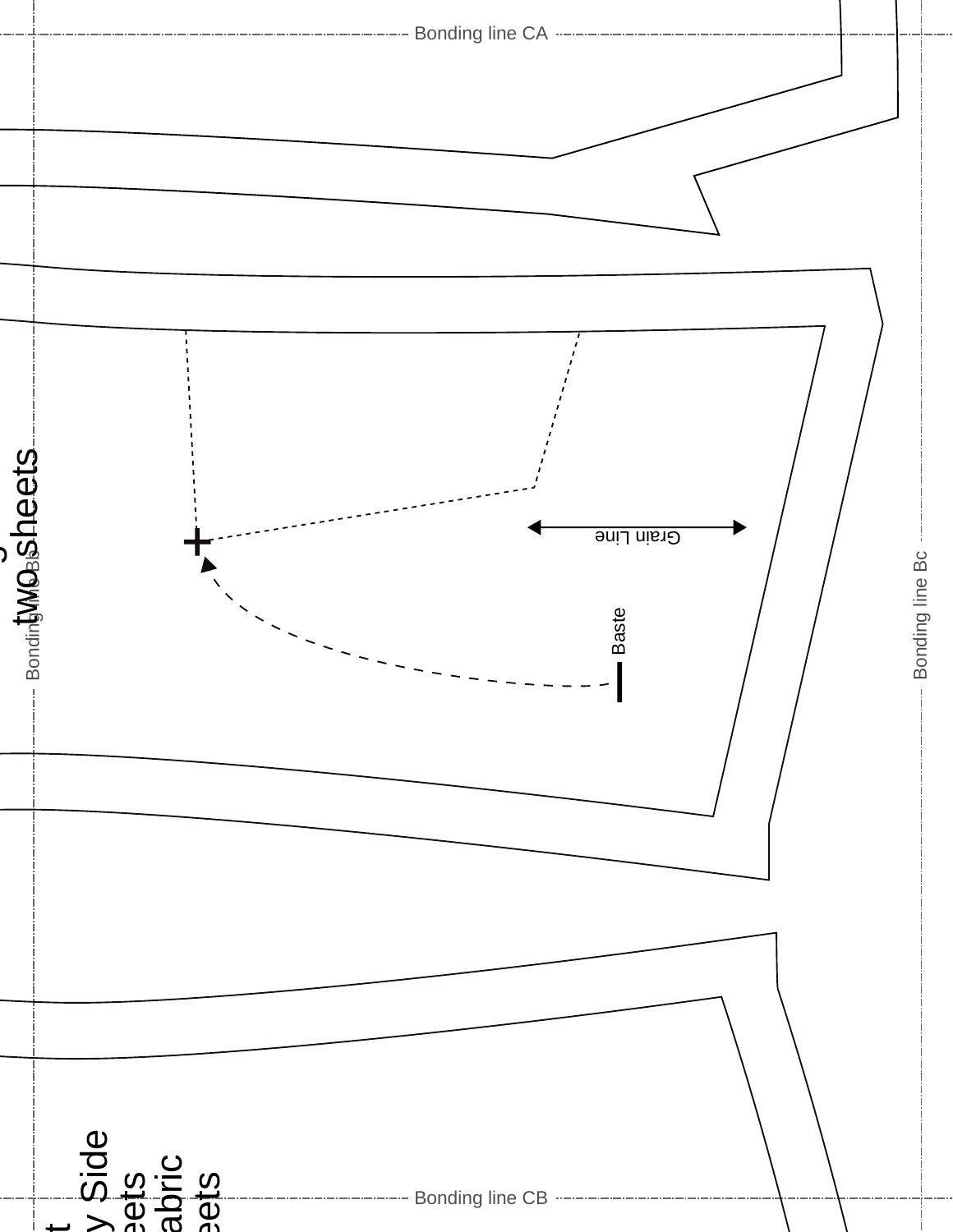|                                                                       | Bonding line Cc |            |                                                                  |
|-----------------------------------------------------------------------|-----------------|------------|------------------------------------------------------------------|
|                                                                       |                 |            |                                                                  |
| Bonding line CB -------<br>Grain Line                                 |                 |            | --------------------- Bonding line CC -------------------------- |
| Vest<br>Back Body Sir<br>two sheets<br>Lining Fabric<br>Lining Fabric | Grain Line      | Grain Line |                                                                  |
|                                                                       | Bonding line Cb |            |                                                                  |

— ·